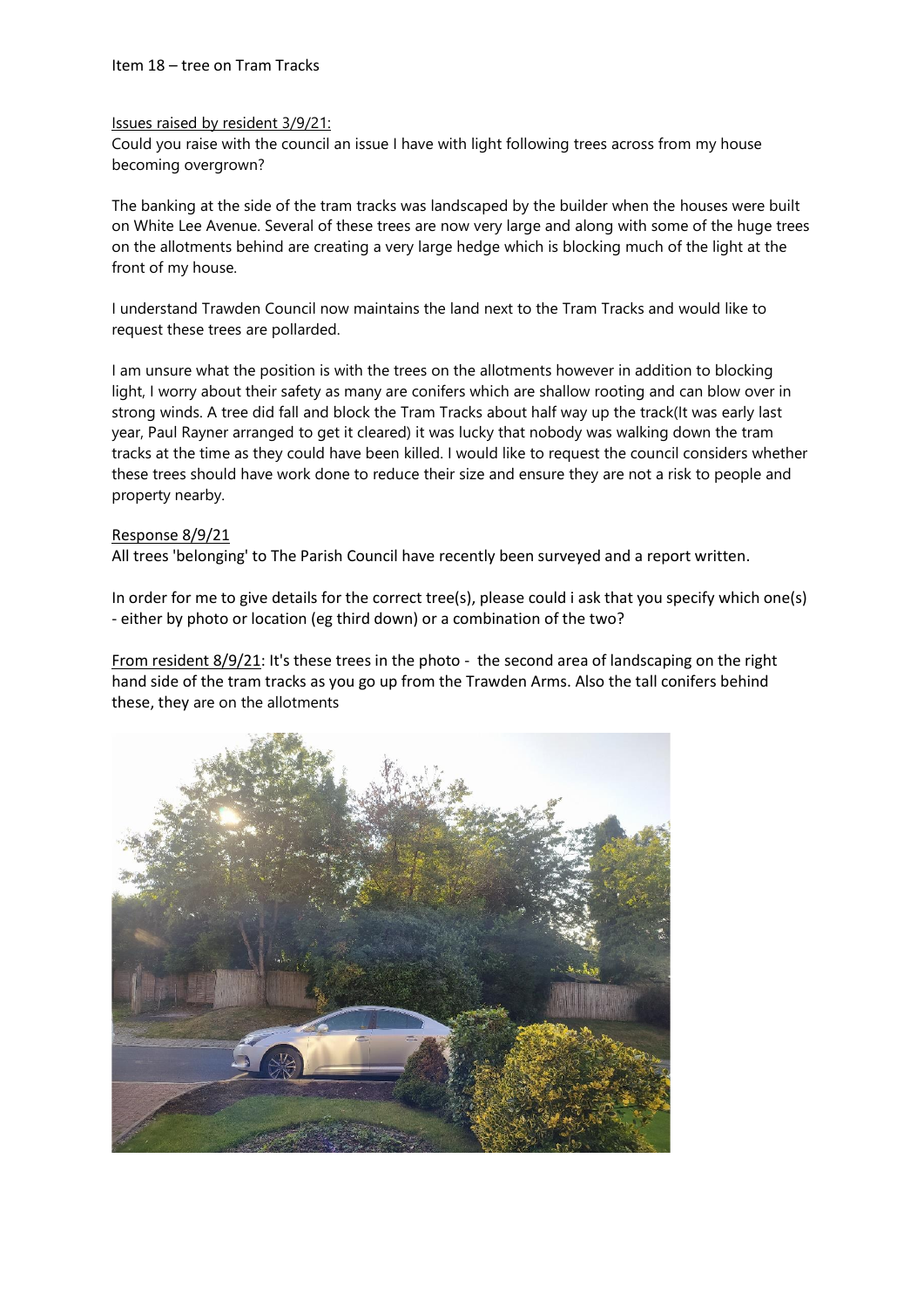Response 9/9/21: I have checked the report and the Arborist who undertook the survey has no concerns over the trees in this area. The Councillors would now need to decide if action should take place.

As you say, the trees behind the fence are on allotments - these are not owned by the Parish Council. You would need to contact the landowner directly (sorry don't know who this is) to ask them to carry out work.

From resident: Thank you for your response. I will contact the owner of the allotments (they are owned by a Trust, not sure of the details but will try to find the contact details)

The issue with the trees and hedging across from me is not the health of them, it is the height of them and the fact that together with the evergreen shrubs and some of the conifers behind they have formed a high hedge that blocks the light coming into my living room. This is especially an issue as they are planted on a banking higher than the Tram Tracks and houses on White Lee Avenue. When the trees and shrubs were smaller and before they formed a hedge I did not have this issue. This is why I ask the council to consider pollarding them

Response 9/10/21: We discussed the trees at the meeting and decided to consult again with the Tree Risk Management Appraisal and the Tree Conservation Officer at Pendle Borough Council.

The Borough Council would not recommend that a tree is cut unnecessarily, as the long term issues that it would cause, far outweigh the short term gains. The below is the 'formal' line from the Tree Officer:

## **Maintenance on trees will not be carried out to:**

- o Remove overhanging branches that aren't touching property.
- o Prevent roots entering a drain that is already damaged.
- o Improve natural light in a property.
- o Improve natural light to a solar panel.
- o Improve the view from a property.

## **Light**

Unless your property has received daylight for a minimum period of 20 years, you do not have a right to light. There is no legal right to direct sunlight and the amount of light that you are entitled to is restricted to one foot of candlelight.

It is felt that the trees within the White Lee Avenue development would have been a planning condition and therefore planted at the time of building.

I am sorry if this answer is not what you were hoping for.

Resident 10/10/21: Thank you for the update Emma Jane

I have been looking on the internet and found guidance on Gov.uk about hedges that I believe should be taken into consideration here.